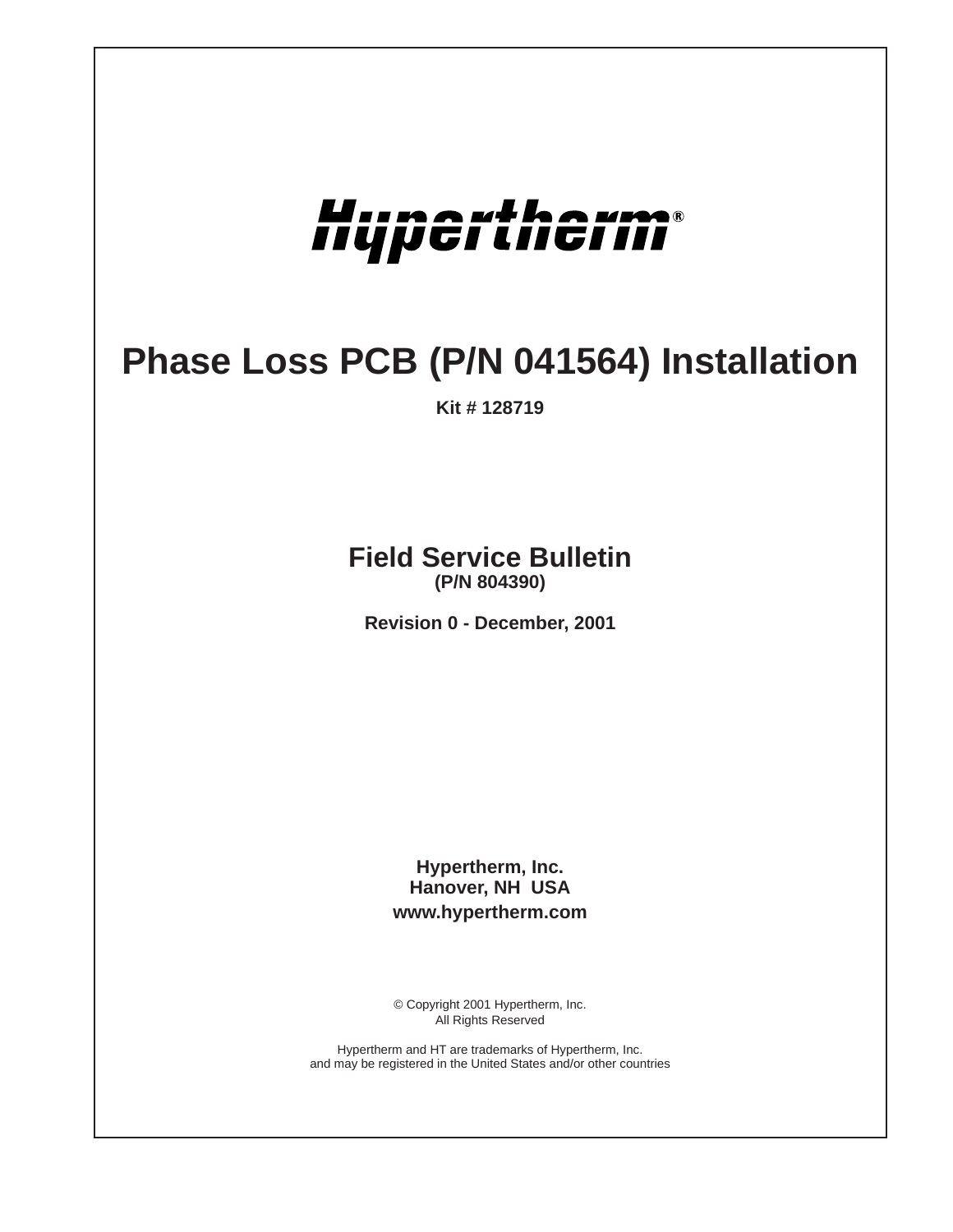

## **Introduction**

## **Purpose**

Describes necessary steps to replace the phase loss PCB (P/N 041564).

| <b>Kit Contents</b> |                                            |     |
|---------------------|--------------------------------------------|-----|
| <b>Part Number</b>  | <b>Description</b>                         | Qtv |
| 041564              | PCB Assembly: Phase Loss Detection Circuit |     |